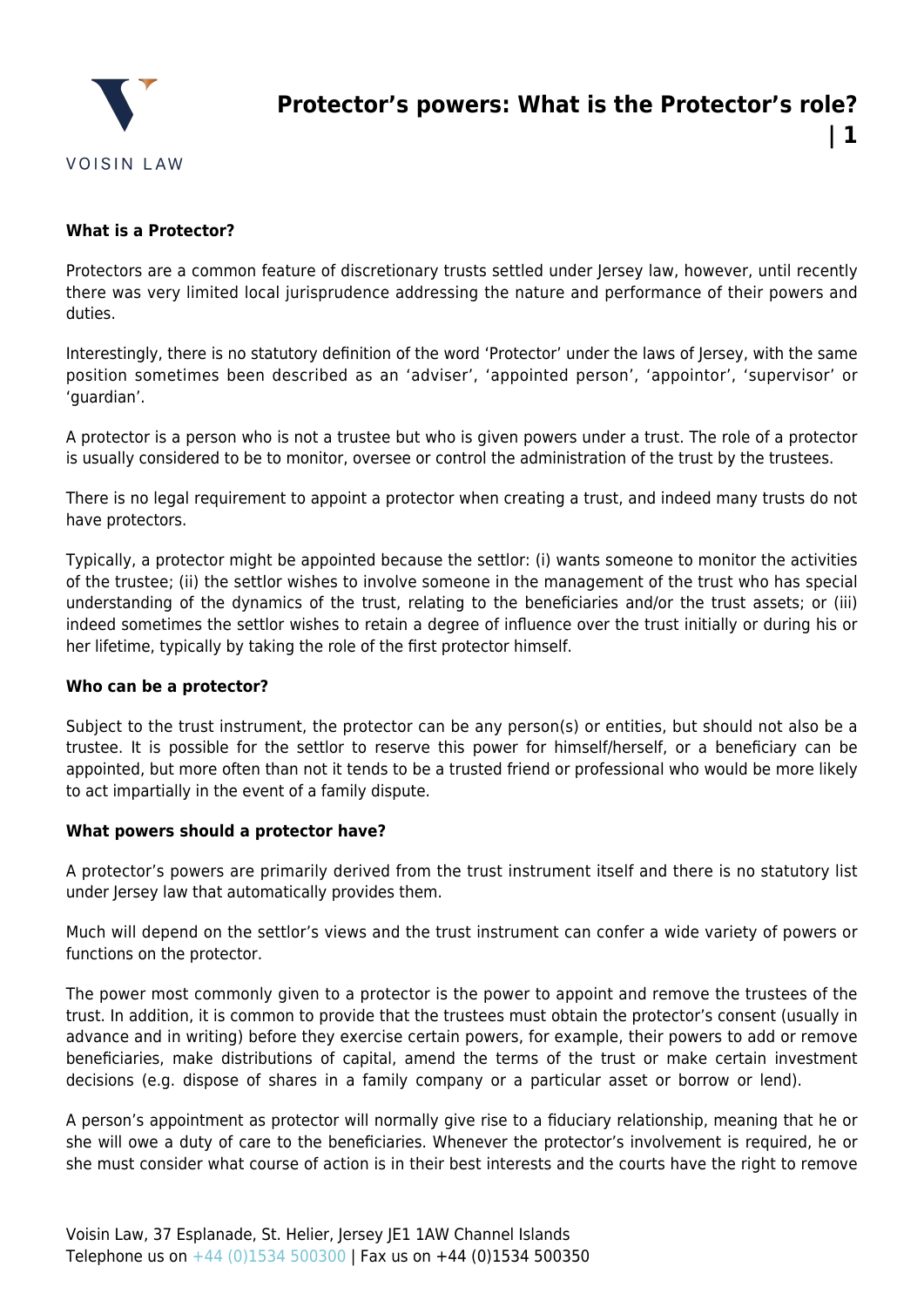

any protector who is not complying with them.

## **Protector's entitlement of information**

The question of what information and documentation a protector is entitled to, was recently examined in the case of Piedmont Trust & the Riviera Trust [2021] JRC 248.

In this case, the Royal Court found that the position described in Ogier Trustee (Jersey) Limited v CI Law Trustees Limited [2006] JRC 158 in relation to incoming trustees was in principle equally applicable to protectors. Importantly it held that a protector who has fiduciary powers should in principle, as an incident of those powers, prima facie be entitled to seek information and access to documents which are reasonably incidental to the exercise of his functions and to be given such information and access unless and to the extent that disclosure is contrary to the interests of the beneficiaries as a whole.

Although the type of documents and information which a protector might reasonably be entitled to may vary from case to case, we would expect it to include a copy of the trust instrument, any ancillary instruments relating to the Trust and any letters of wishes. The protector might also reasonably require trust accounts and even correspondence and minutes of the meetings of outgoing protectors and correspondence and minutes of trustee meetings where those discussions might impact on how the protector exercises its power.

#### **Appointment of Protectors**

The Jersey Trust law is silent in relation to the appointment or removal of protectors and in cases where there is a protector it is common for the name of the first protector appointed to be recorded in the trust instrument or in a separate instrument of appointment. The trust instrument may also specify who is to be successor (if any) of the original protector, together the circumstances in which the successor protector will take over from the original protector.

In the case of Mazzoleni v Summerhill Trust Company, 2021/03 2DS, the power of the Trustee to appoint a protector was carefully considered. In this case, the court held that whilst the power appeared to be a mere discretionary power (the Trust Instrument stated the trustee 'may' appoint a protector), it went on to emphasise the importance of making a reasonable decision within the context of the surrounding circumstances, and the court examined the factors which the trustee should have taken into account in deciding how to exercise its power to appoint a protector.

In this case, the court concluded that in the context of the Trust the proper way to construe the power in question was to acknowledge that while the power to appoint a new protector was not an imperative power, there should nonetheless be a substantial and proper reason for not appointing a protector if that is the issue in question.

## **Nature of protector's powers**

Two important cases have recently considered what role a protector plays where a power vested in trustees can only be exercised with the consent of the protector, these being In the matter of the X Trusts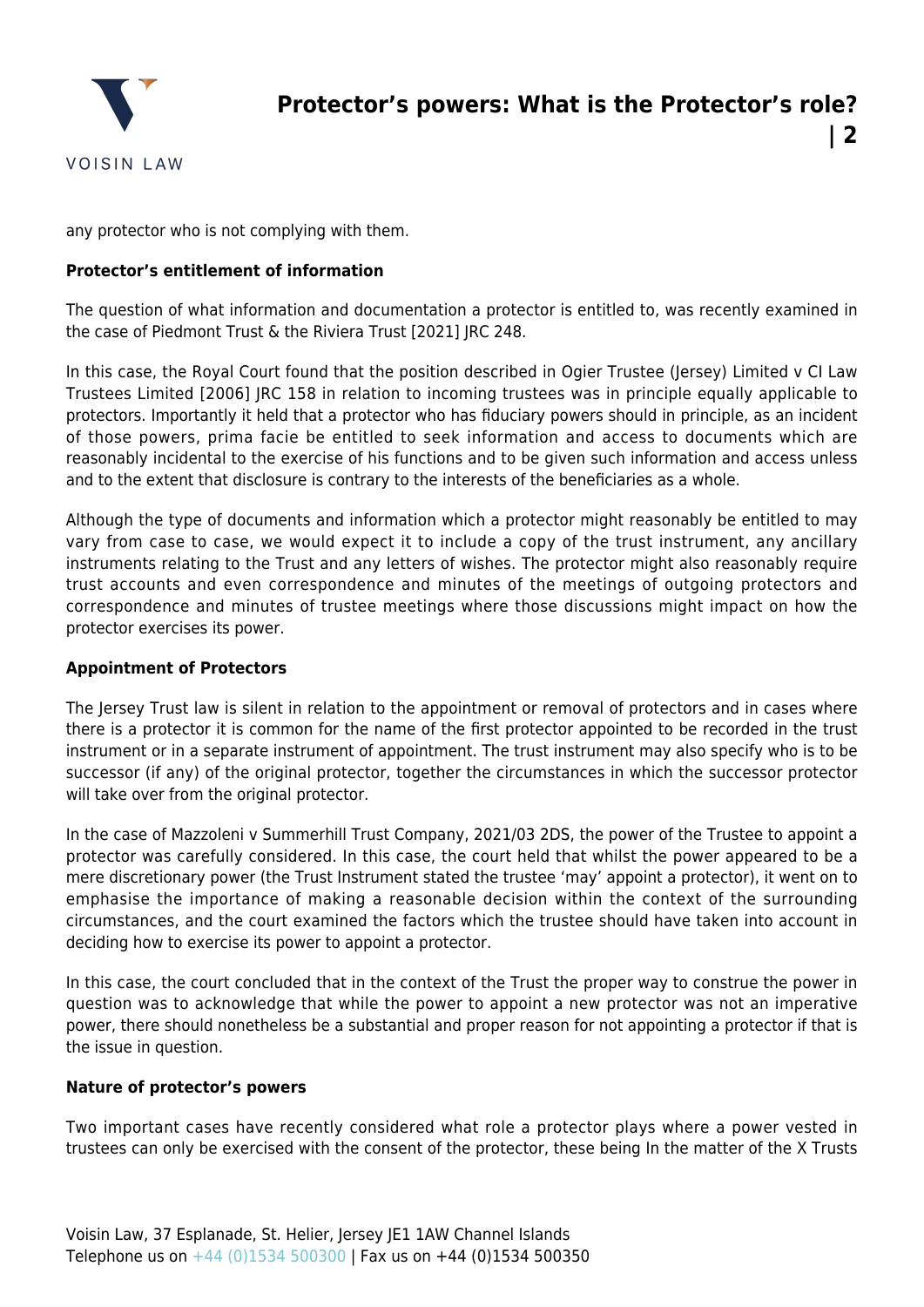

**| 3**

[2021] SC (Bva) 72 Civ (Supreme Court of Bermuda) and in the matter of the Piedmont Trust & amp; the Riviera Trust [2021] JRC 248 (Royal Court of Jersey).

Interestingly, the two cases set out opposing views, with the only material difference between the facts of the two cases being that in the matter of the Piedmont Trust & the Riviera Trust the trusts in question provide for an indemnity for the protector.

# **The Narrow View**

In the matter of the X Trusts under what has been described as the Narrow View, the court held that the protector's role is limited to asking whether the relevant decision of the trustees is one which a trustee could reasonably arrive at, In other words, if the trustees' decision is within their powers and is rational, the protector has no choice but to consent.

In this case, the court further found that unless a contrary meaning can legitimately be discerned in the instrument conferring the relevant consent powers, the usual role of a protector is not to exercise a power jointly with the trustee in relation to the matter requiring protector consent. In other words, the protector's role is essentially one of review and being more akin to that of a "watchdog" to ensure due execution by the trustee of the powers vested in the trustee.

## **The Wider View**

On the other hand, in the case of Piedmont Trust & the Riviera Trust the court supported the Wider View and held that the protector is entitled to exercise an independent discretion in deciding whether or not to consent, with the result that the protector is able to withhold consent to the proposed exercise of the trustees' power even if the proposed exercise of that power is one which a reasonable body of properly informed trustees could take.

In this case, the Royal Court found that "the paramount duty of a protector is to act in good faith in the best interests of the beneficiaries. In pursuance of this duty, as in the case of trustees, he must have regard to relevant considerations, ignore irrelevant considerations and make a decision which a reasonable protector could arrive at, but he must reach his own decision."

Although in this case, the Royal Court considered the judgment in the matter of the X Trusts, it rejected the Narrow View, submitting that, "if the role of a protector was simply to review the trustee's decision in the same way that the court would do, his role would be almost redundant, he would bring nothing to the table that the court itself would not bring on a blessing application."

Rather, the court found that, in practice, a protector is chosen because they have personal knowledge and understanding of the settlor, their wishes, and the family's circumstances and the settlor must be taken to have intended that the protector should exercise their own independent judgement in exercising their powers.

The only previous case that had specifically considered this issue was the case of PTNZ v AS [2020] WTLR 1423, which had also preferred the Wider View and found that the protector's powers of consent were